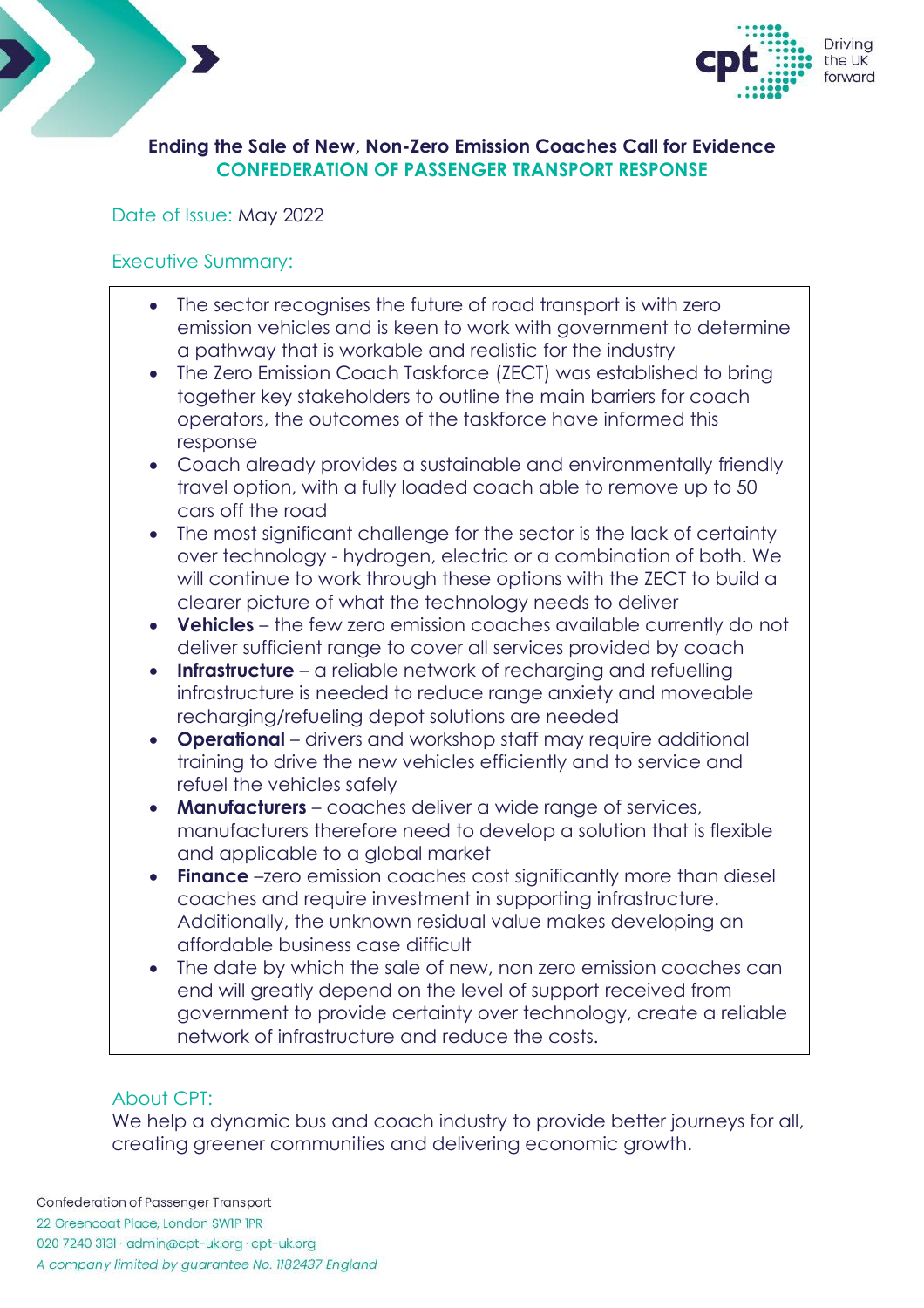



We do this by representing around 900 members from across the industry be they large or small, bus or coach, operator or supplier. We use our influence to campaign for a supportive policy environment, give our members practical advice and support to run their businesses safely, compliantly, and efficiently and bring the industry together to share ideas and best practice. We are ambitious to make things better for passengers, inclusive in seeking out different perspectives and we are always there when our members need us.

# About the Coach Sector

Coach provides a convenient, accessible and sustainable travel option, helps people to access education, holidays and combats social exclusion. They are capable of transporting huge numbers of passengers and provide a wide multitude of services including rail replacement during engineering works, aviation support, vulnerable group transport including elderly, children and people with disabilities and trips to sporting events and concerts. Coach also transports 600,000 children to school every day.

Coach plays a vital role in supporting the UKs tourism industry; 23 million visits to tourist attractions and locations were made by coach in 2019 which contributed £14 billion to the UK economy1.

There are circa 2,500 coach operators in the UK, 81% of which are family or individually owned, often with multiple generations working for the business and deeply embedded in their communities, together these businesses provide 42,000 jobs across the country.

Coach travel is already one of the most sustainable and environmentally friendly ways to travel, with average carbon dioxide emissions per passenger per journey around 1.5 times lower than rail, 5 times lower than air and 6 times lower than car travel2. The latest Euro VI coaches emit less NOx per vehicle than the latest diesel cars, with just one coach-load of people able to remove up to 50 cars off the road.

# **CPT Response to Ending the Sale of New, Non-Zero Emission Coaches Call for Evidence**

## **What are the challenges to transitioning to a zero-emission coach fleet?**

## 1. Uncertainty over technology

The most significant barrier which overarches all the challenges outlined in this document is the lack of certainty over which technology solution will be best suited to coach operations. There is currently no clear direction over whether zero emission coaches will be powered by an electric battery,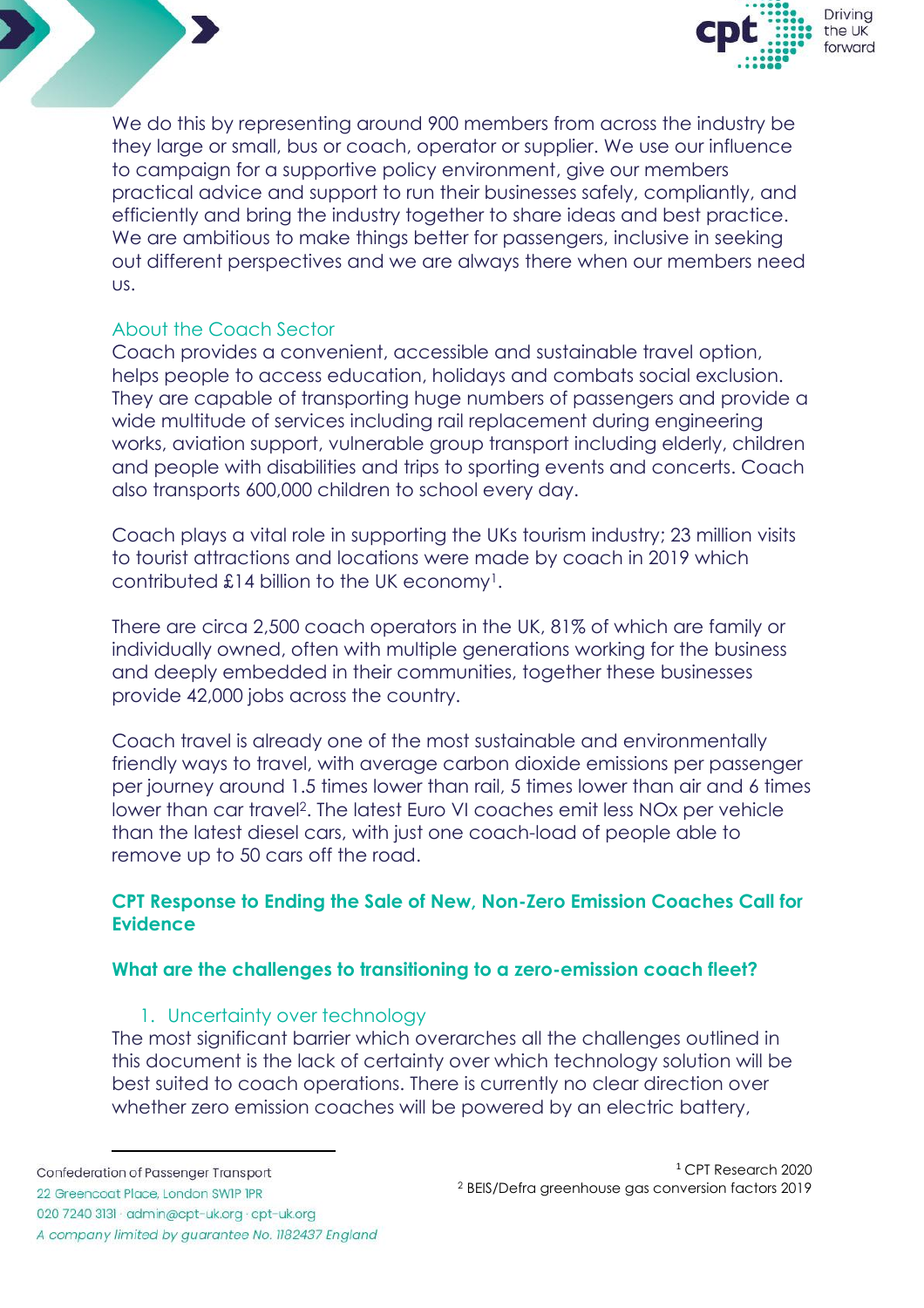



hydrogen fuel cell, a combination of both technologies, or something else yet to be developed.

The lack of certainty over technology is a huge challenge for vehicle manufacturers who need to develop a vehicle solution that is applicable to as many services as possible and suitable across a global market.

Clarity over technology is also vital for the successful installment of recharging and refuelling infrastructure in strategic locations across the road network.

It is possible that a combination of solutions will be needed, at least in the beginning, with shorter routes being delivered by electric coaches and longer routes delivered by hydrogen. It is therefore essential that the government back both solutions and ensure that both technologies are available.

A clear roadmap is needed which sets out how the sector can decarbonise in a realistic and workable timeframe. To help progress this, we will continue to work this through with the Zero Emission Coach Taskforce and our members to provide a specification of what the future coach needs to be able to deliver and ensure vehicle suppliers have the data needed to develop a versatile, zero emission coach.

# 2. Vehicle challenges

## *(a)Range anxiety: insufficient range of battery*

Battery range is one of the most significant barriers facing operators when considering transitioning to zero emission vehicles. Currently there is a reliable diesel refuelling network in place which enables operators to confidently travel anywhere and know they can refuel when required. To deliver the same level of confidence in zero emission coaches and remove range anxiety there needs to be a reliable zero emission refuelling network in place, or vehicles need to have sufficient range to enable operators to continue to deliver their services and be able to return the vehicle to depot before needing to refuel.

Coaches deliver a wide multitude of services of varying distances. The chart below shows the average range covered by coach for each service type they provide3.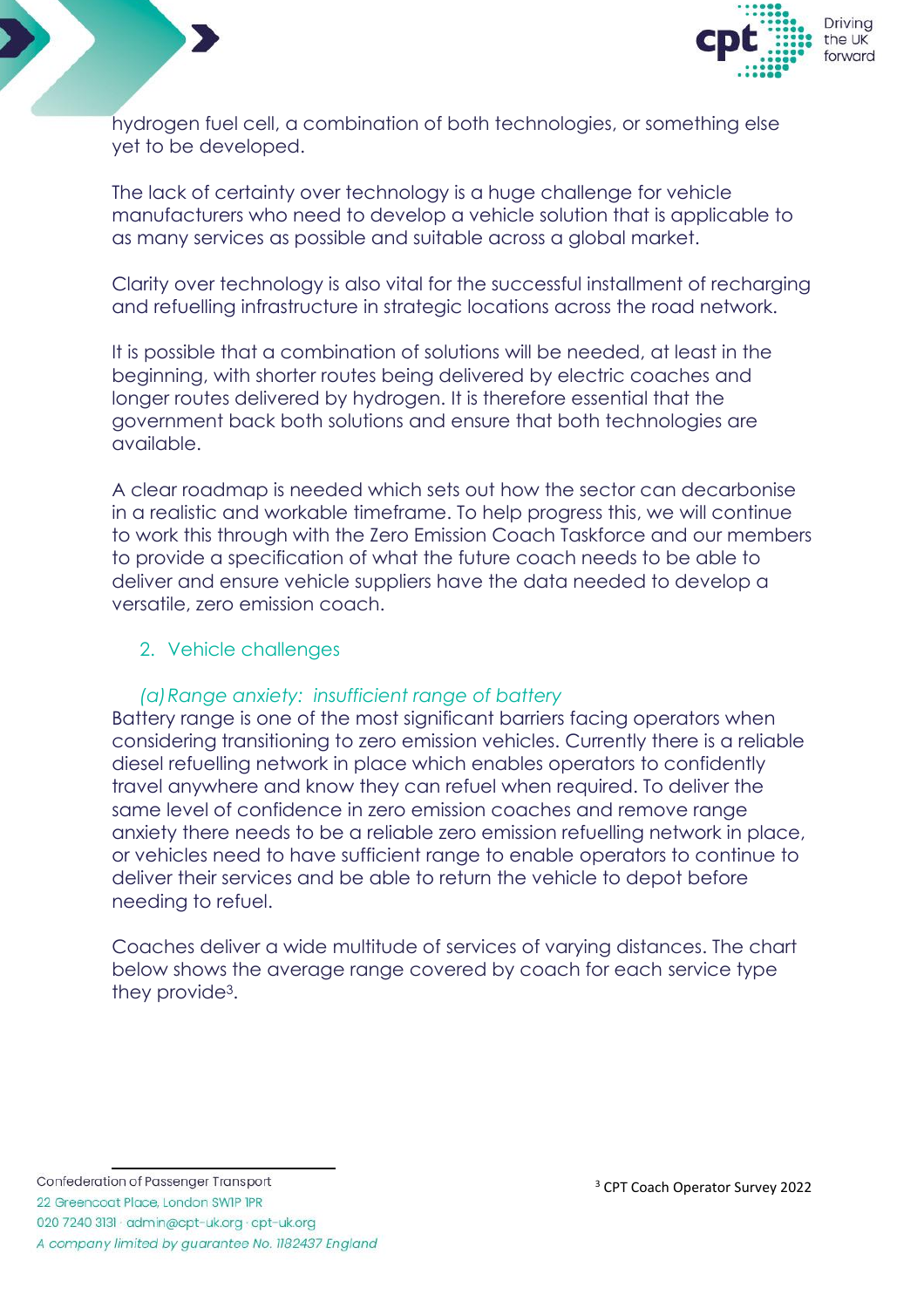





Home to School services and school trips account for just 28%<sup>4</sup> of coach operators' revenue, meaning the rest of their revenue comes from services that cover higher mileages.

The battery electric coaches that are available currently will not deliver the range required for longer distance services, with a single charge currently delivering between 160-200 miles. The off-depot infrastructure required to make longer services viable is not currently in place.

There is an additional concern that the expected range of the battery will be further reduced by on board entertainment, heating and passengers charging their mobile devices. We already know that the weather can have a significant impact on the range achieved, with heating consuming more energy than air conditioning, meaning the range achieved will be less during colder weather. In a CPT survey of coach operators, 54% confirmed that an electric battery would need to deliver a range of over 250 miles to give them the confidence to invest in zero emission vehicles<sup>5</sup>.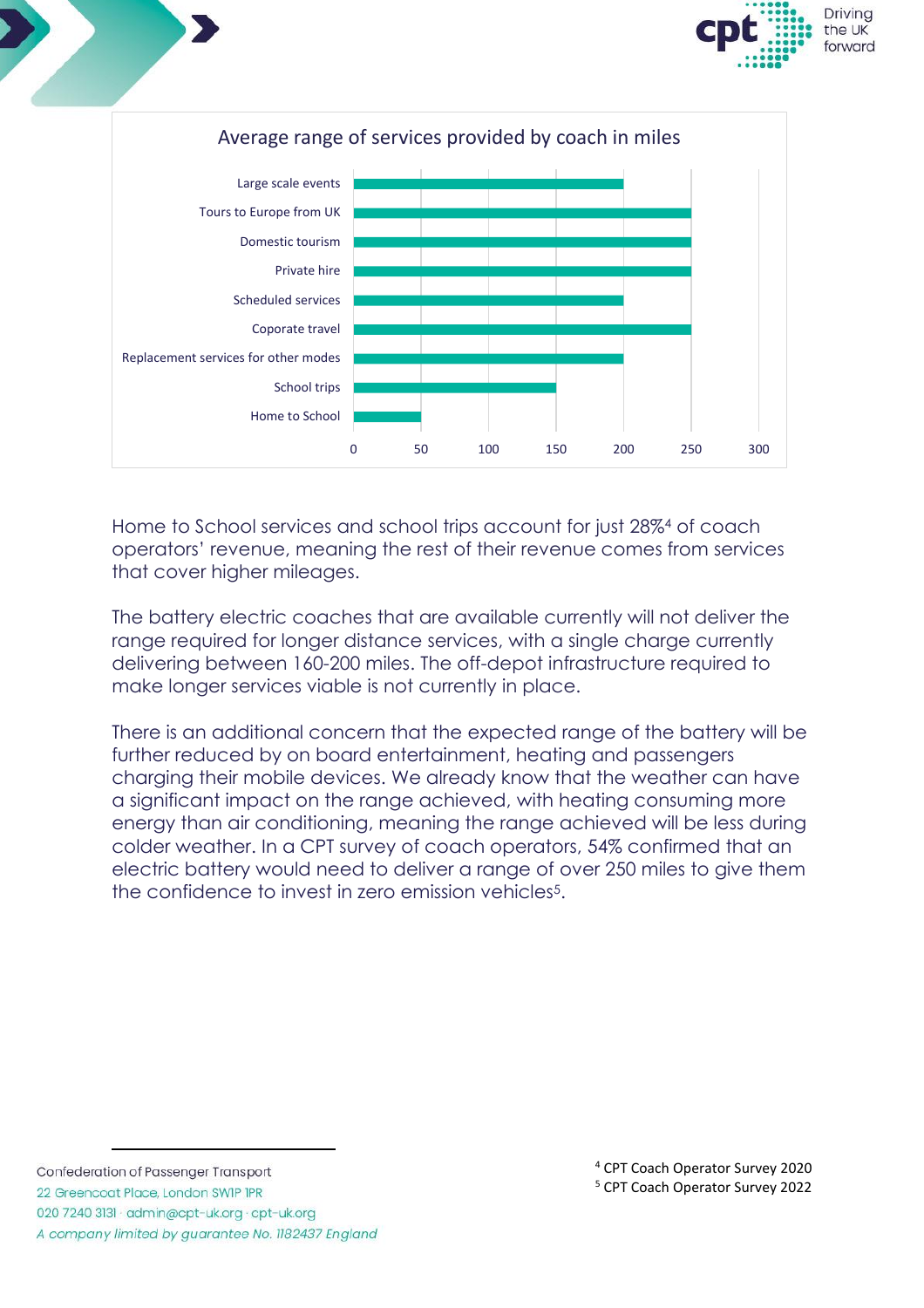

Hydrogen can deliver the required range, however the high cost of producing hydrogen is making it difficult to offer hydrogen at a price that is cost effective to the operator and is thus preventing the uptake of these vehicles.

# *(b)Vehicles need to be versatile*

It is possible that the future fleet consists of a mixture of technologies, with shorter distances carried out by electric vehicles and longer distances carried out by hydrogen vehicles. However there is a concern that this will lead to zero emission vehicles being developed that are too operation specific. On average a coach is operated over 5-10 years, but this can be extended to 10-15 years if they are cascaded down through the fleet and used for different types of operations, with the older vehicles doing shorter, more urban services. Zero emission coaches are expensive assets and it is therefore vital that regardless of how they are powered, they are as versatile as possible to extend their lifespan and make them accessible to the secondhand market.

Retrofit could provide an interim solution whilst Zero Emission technology develops and the range is increased. We recommend that their environmental benefits and installation costs are fully explored to understand if they could provide a viable option.

# *(c)Increased weight of the battery negatively impacts the vehicles payload capacity*

Zero emission coaches will be significantly heavier than standard diesel vehicles due to the increased weight of the powertrain. This has the potential to reduce the vehicles payload capacity which in turn could reduce the number of passengers and luggage the vehicle is able to carry. This will mean more zero emission vehicles would be required to undertake the same

journey as one standard diesel vehicle, which not only increases operators Confederation of Passenger Transport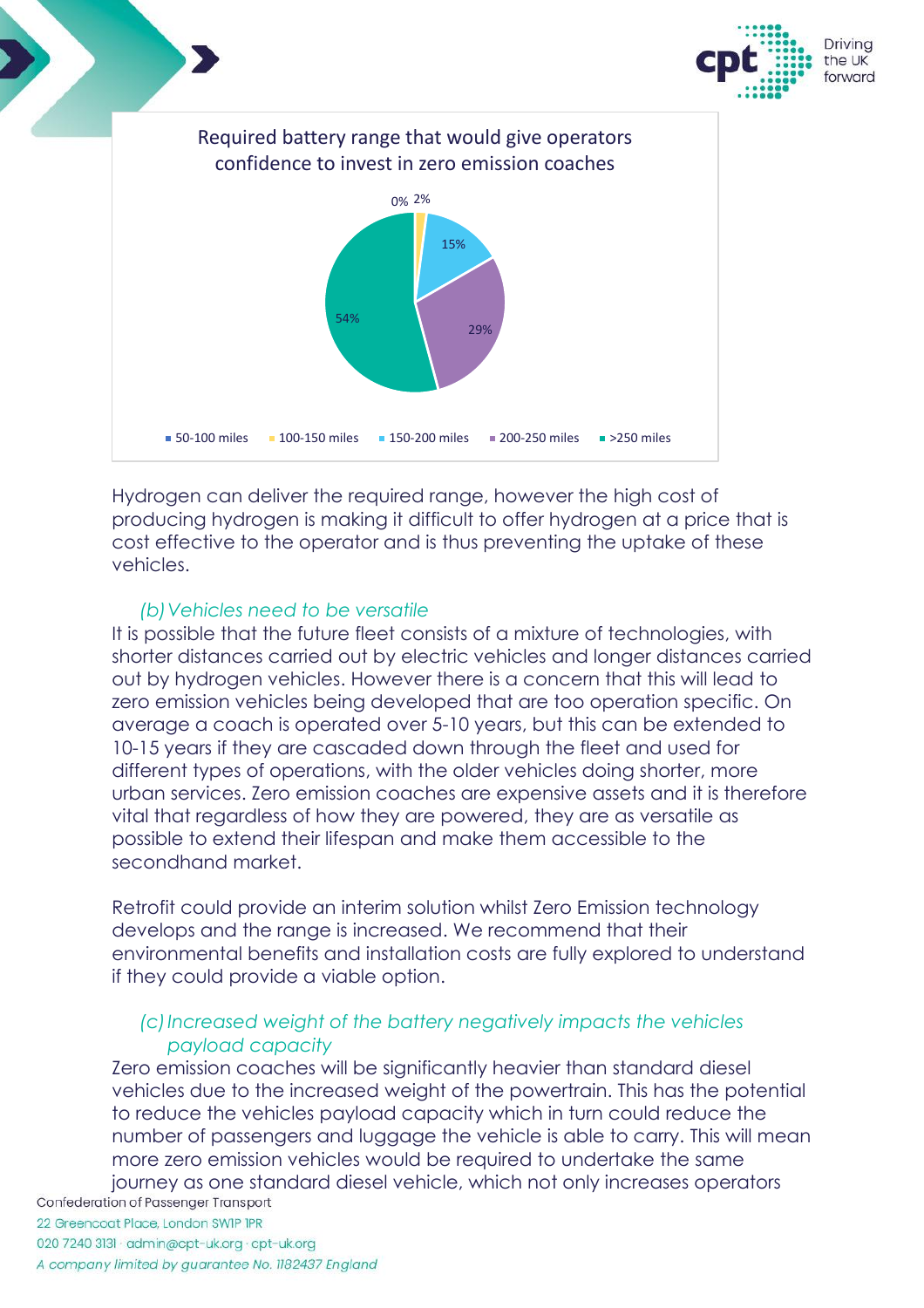



running costs but makes the journey less efficient as it is able to carry less passengers.

# *(d)Increased space requirements of the battery reduces luggage capacity*

In addition to increased weight, an electric battery also requires additional space and must be fitted underneath the floor of a coach to ensure the weight is equally distributed. A trial of electric coaches carried out by National Express found that the space for luggage was reduced from 10.5m squared to 3.5m squared, a reduction of two thirds. Whilst this was an early generation electric coach and improvements have since been achieved, there is still a way to go before an electric coach has the same capacity as a diesel coach<sup>6</sup>.

## *(e)PSVAR considerations*

A PSVAR ramp also reduces some of the space capacity allocated for luggage and adds significant weight. Making coaches longer to compensate could mean they lose the ability to access many roads to popular destinations.

Coaches may also struggle to board ferries and park at various sites due to constraints on size7.

## 3. Infrastructure Challenges

## *(a)Range anxiety: lack of infrastructure*

To operate their fleet confidently and efficiently, operators need depot charging solutions and a reliable network of charging infrastructure on the strategic route network. To give confidence to operators to begin investing in these vehicles, the roll out of infrastructure needs to be aligned with the deployment of zero emission vehicles.

There is a need for rapid fast chargers at on route locations such as motorway service stations but also at some end of route destinations. In the event a coach full of passengers needs to recharge on route, the time taken to reach sufficient charge needs to be kept to a minimum. If the time to charge is too long, this risks making the journey unviable as passengers will opt for a quicker transport mode, especially if they are travelling to a time sensitive event such as a sporting event or concert. An extended stop could also have implications for drivers' hours and working time regulations.

Locations that require operators to wait for long periods of time after they have dropped off their passengers and are waiting for the return journey could have slower, less intensive chargers.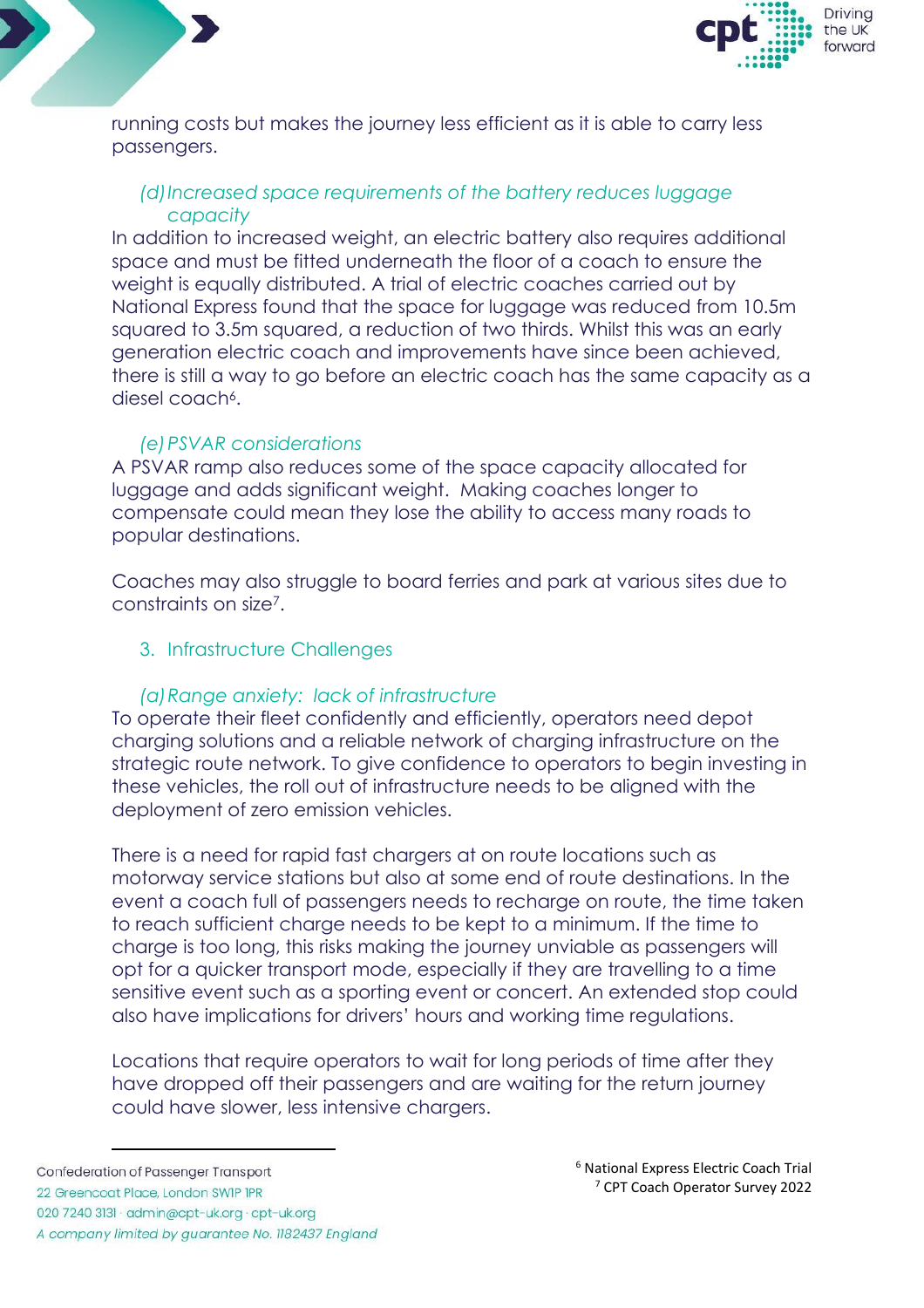

## *(b)Universal technology*

It is important that the infrastructure is fitted with universal connectors to ensure all drivers, regardless of vehicle model, will be able to plug in and recharge their vehicle.

## *(c)Depot charging infrastructure*

In addition to refueling and recharging infrastructure on the road network, operators will also require depot solutions.

# *(i) Depot ownership*

Whilst many coach operators own their depots, there are others who lease their depots and these contracts typically last for 3-5 years, which could make installing recharging and refuelling infrastructure problematic. These operators would need to negotiate their contract with the owner of the land to get permission to install the infrastructure. The infrastructure would also need to be moveable, in the event the coach operator relocated.

# *(ii) cost of infrastructure*

Installing electric or hydrogen infrastructure is expensive and will significantly increase the upfront cost of transitioning to zero emission vehicles. The costs will vary greatly depending on the location of the depot and the number of vehicles, the existing infrastructure and capacity in the grid. Operators will need to work with their Destination Network Operators to discuss the best solutions available to them and discuss the costs involved. Whilst these are difficult to estimate, we anticipate them to cost millions of pounds.

It may be more likely that hydrogen refuelling stations are developed that allow multiple vehicles to refuel instead of a depot based solution.

# *(iii) space limitations at smaller depots*

Available space at depots is often limited, which will make it difficult to allocate enough space for multiple vehicles to be charging at the same time whilst also allowing enough space for manouevres.

The space required for hydrogen refuelling infrastructure is dependent on the technology; a typical liquid refuelling station requires approximately 25mx25m square for the equipment plus additional space for the dispensers and vehicle maneuvering. A gaseous refuelling station would require 1.5 -2 times more space.

The space needed for electric coaches is unclear but we know that electric buses require around 25% more space at depot than a diesel bus, with additional space allowed for manouevres. Our expectation is this would be similar for coach.

# *(iv) Grid Capacity*

Confederation of Passenger Transport 22 Greencoat Place, London SWIP IPR 020 7240 3131 · admin@cpt-uk.org · cpt-uk.org A company limited by guarantee No. 1182437 England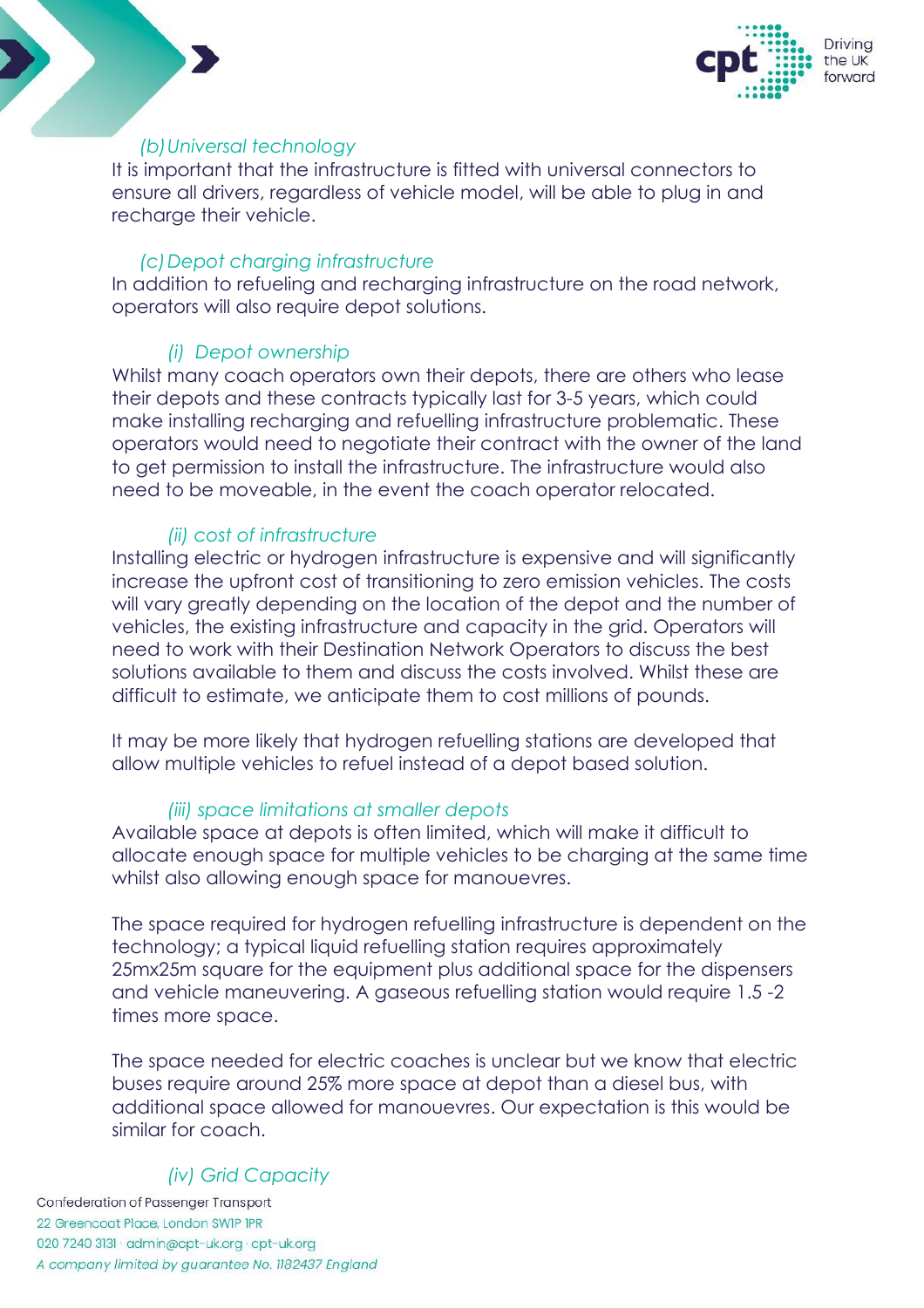



The grid capacity is not equal across all areas in the UK and many operators could be required to pay large sums of money to upgrade their supply to ensure they are receiving sufficient capacity. This is an asset they will not own or be able to take with them in the event they need to relocate.

For operators in rural areas (61% of those in a recent CPT survey<sup>8</sup>), the grid connection challenges are even greater. These depots are located further away from grid connections, in areas that may be already heavily utilised with no spare capacity, meaning operators may require additional power cable to reinforce the energy supply which will result in higher costs.

## 4. Operational Challenges

## *(a)Training required for drivers and workshop staff*

There will be a need to train both drivers and workshop staff to operate zero emission vehicles. The range achieved by an electric vehicle is heavily dependent on the driving style, and inspection and refueling practices will be significantly different to diesel vehicles.

## *(b)Reactive services may be reduced or unviable*

Coach services often need to be reactive, particularly if required to run a rail replacement service when there is a disruption. Recharging requirements could reduce the ability of coaches to respond quickly to such demands.

# 5. Financial Challenges

## *(a)Significantly higher upfront purchase prices*

Zero emission coaches are significantly more expensive than ICE vehicles. The unknowns around battery life and residual value of zero emission vehicles will also make investment decisions difficult and can increase the costs of leases.

Electric coaches typically cost over 70% more than diesel coaches and hydrogen coaches are estimated to be 120% more expensive than diesel coaches.

Hydrogen is also significantly higher to run due to current market conditions and the high cost of energy. We are unclear of the exact cost, however we have been told it ranges from between £8-£10 and £15-£20 per kg.

## *(b)Unknown residual value of the vehicle*

One of the main factors determining the cost of an electric vehicle is the current uncertainty over the residual value of the vehicle. The residual value of a vehicle assists in determining the monthly payments and the price of purchase at the end of the contract should the operator decide to purchase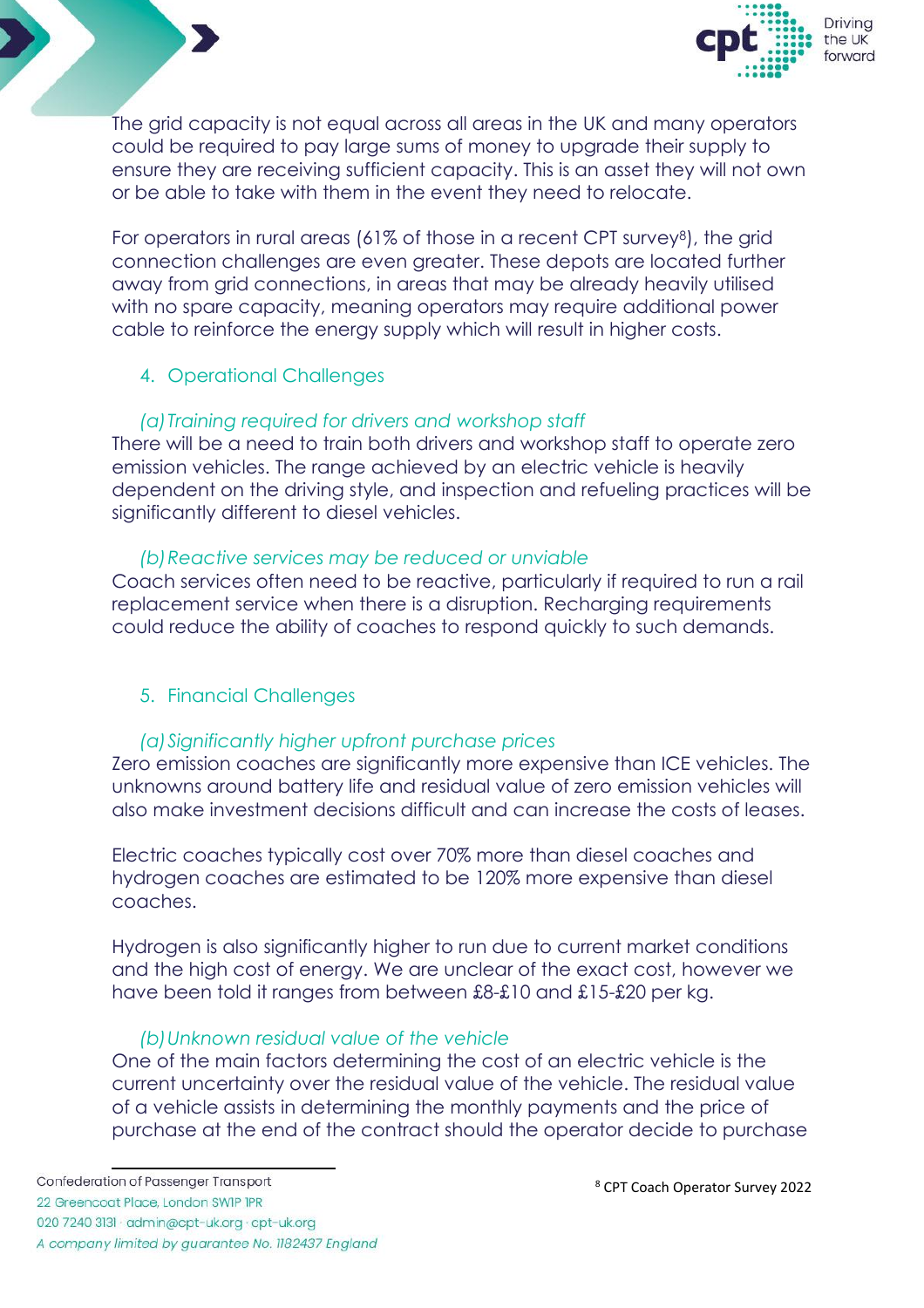

the vehicle. The uncertainty makes financing options for the vehicles unaffordable to most operators.

#### *(c)SME operators*

Smaller operators will find it even more difficult than larger operators to access the funding to be able to invest in bulk economies of scale and secure affordable lease options.

#### *(d)Lack of grants and funding from government*

The government has so far provided funding support to multiple other transport sectors to enable them to begin transitioning to zero emission alternatives and help cover the significantly higher purchase costs. Cars, vans, motorcycles, taxis and trucks were offered support through plug in grants which offered an amount towards the upfront purchase price of the vehicle. Buses have been able to access support through the ZEBRA scheme which provides support to both the cost of the vehicle and the cost of installing infrastructure, and from April the amount received through the Bus Service Operator Grant has increased if using a green fuel. However, to date no fiscal support has been provided to coach operators.

#### 6. Challenges for Manufacturers

#### *(a)Lack of data on the coach sector*

Coach operators deliver a multitude of services which vary greatly in range, passengers and space requirements. Therefore the product must deliver a solution to as many of these services as possible. To develop a product that spans across multiple operations, manufacturers need to understand how a coach runs and what it needs to do. CPT would like to work with members, government and other key stakeholders to assist in gathering the information that manufacturers need to make progress in delivering suitable zero emission coaches.

#### *(b)Need to develop a solution for the global market*

Many manufacturers will produce vehicles for the global market so the end product they develop and produce must meet the needs of different markets and comply with the variety of relevant legislation applicable to those markets.

#### *(c)Research and development*

Research and development into zero emission technology is time consuming and costly. Manufacturers cannot afford to carry out research into both hydrogen and electric solutions and therefore need to decide which technology will provide the best solution for the industry. There is therefore an opportunity here for government to help with research and development costs.

#### *(d)Demand*

Confederation of Passenger Transport 22 Greencoat Place, London SWIP IPR 020 7240 3131 · admin@cpt-uk.org · cpt-uk.org A company limited by guarantee No. 1182437 England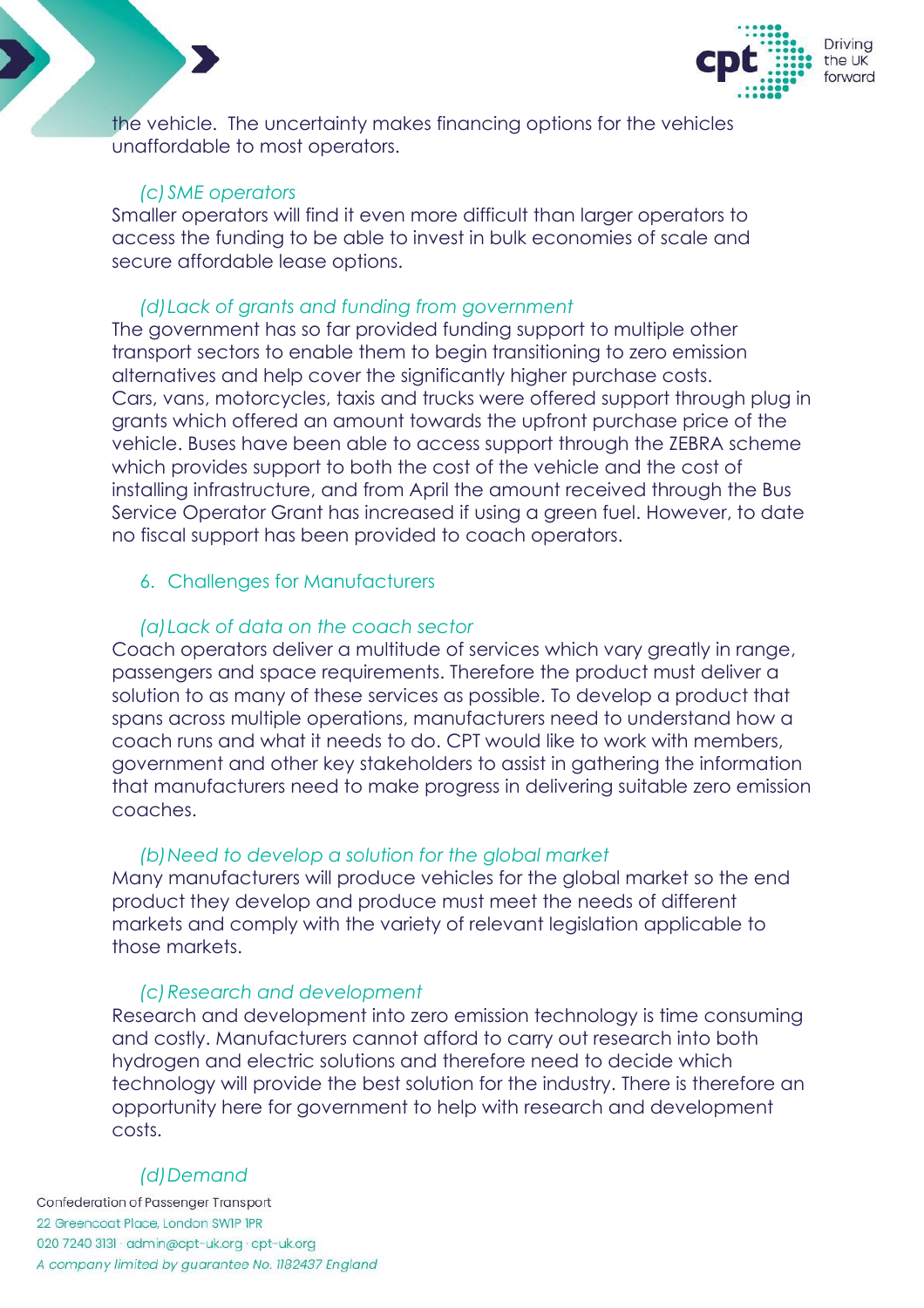



There is a huge amount of uncertainty in the market for operators which means the demand for zero emission vehicles is low. Clarity over market direction, funding and provision of reliable infrastructure could help kick-start market demand.

## **What is a realistic date to end the sale of new non-zero-emission coaches?**

We support the ambition of net zero and the coach sector recognises the importance of reducing carbon emissions and improving air quality and stands ready to do its part. However there is still a huge amount of uncertainty over how the sector will achieve this and there are multiple barriers to overcome before we can confidently commit to an end of sale date for new non zero emission coaches.

Nonetheless we know the Transport Decarbonisation Plan sets out a commitment for all new non zero emission road vehicles to be phased out by 2040, and we are in favour of a date that is no sooner than 2040. This will give the sector as much time as possible to allow for the technology to develop and for there to be more certainty over the route to transition.

Whilst coaches transport passengers, operationally they are more akin to heavy goods vehicles (HGVs) than they are to buses. Both coaches and HGVs carry heavy loads over long distances, across a wide range of routes and therefore face similar challenges when it comes to decarbonising.

The end of sale date for new non zero emission HGVs weighing over 26 tonnes is set at 2040. Additionally, last year the government committed to assisting this transition by providing £20 million of funding for Zero Emission Road Freight Trials to help encourage fleet operators to transition to zero emission technologies.

Whilst coaches are under 26 tonnes and the date set for HGVs under 26 tonnes is 2035, we feel that coaches should be aligned with heavier goods vehicles. There has been no support provided for the coach sector to date and it would be incredibly challenging to move towards an end of sale date that was earlier than the 2040 set for heavy goods vehicles over 26 tonnes.

The extent to which any end date can be met is also dependent on the level of support provided from government. The coach sector received minimal financial support during the pandemic and many operators are still recovering from the devastating impact to their businesses, meaning they do not have the finances to be able to invest in zero emission technologies that are still in their infancy. Fiscal support will be required to help cover the significant upfront costs of the vehicles and the required infrastructure. CPT is keen to work with the DfT to find a solution that works for the sector and delivers the government's environmental targets.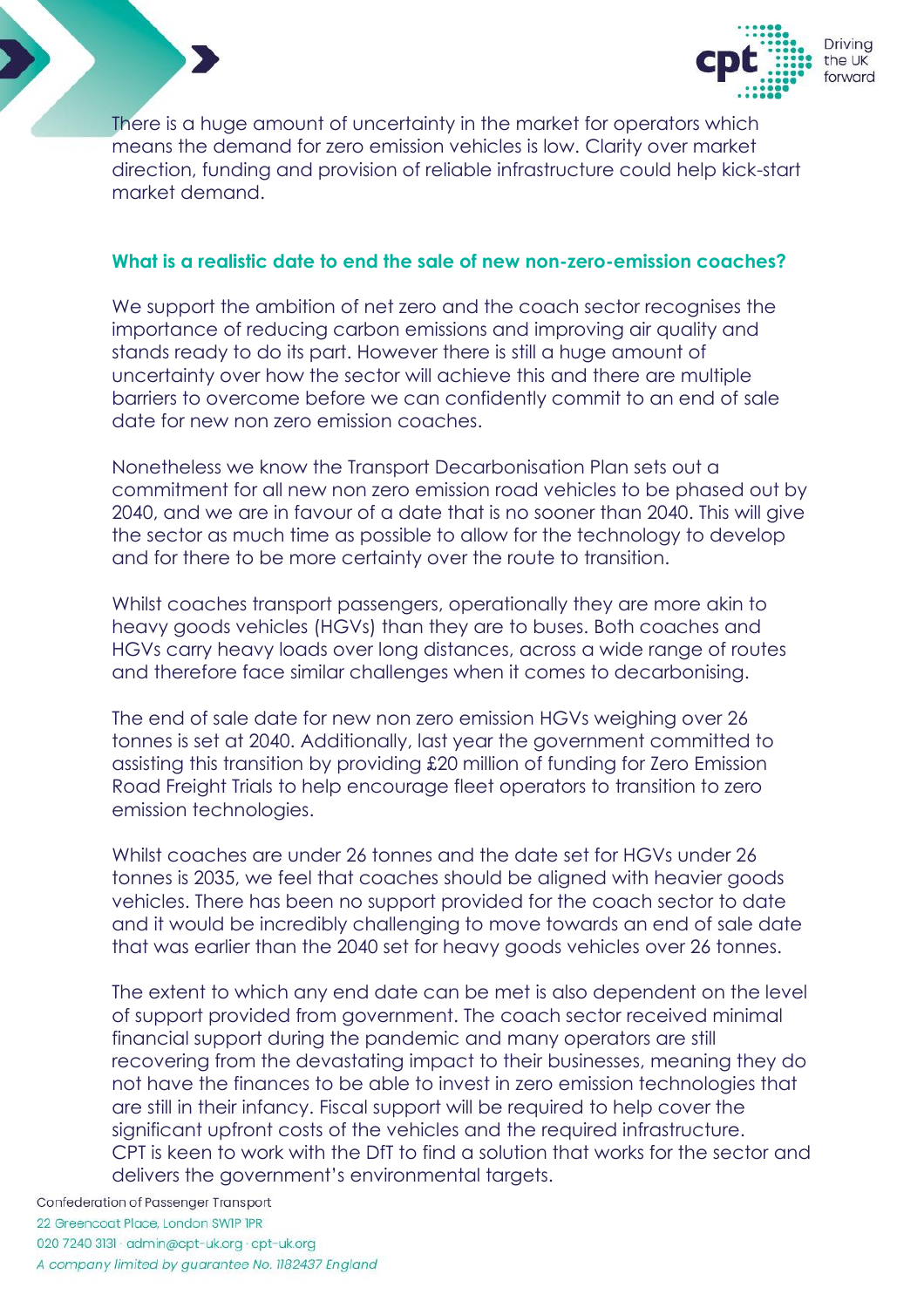



## **What would need to be true/in place to make the phase out of non zeroemission coaches happen?**

#### *Certainty over technology*

The main overarching concern facing the sector that is preventing operators from transitioning is the lack of certainty over zero emission technologies.

Both manufacturers and operators are unclear as to which zero emission technology will provide industry with the best solution, that can deliver the required range and will enable industry to continue to provide the variety of services they do currently. Until operators can invest with confidence, the industry will struggle to move beyond this impasse.

A clear roadmap that outlines a realistic and workable pathway to decarbonisation is needed that will give clarity over zero emission technologies, and CPT welcomes the opportunity to work with the DfT to develop this.

## *Financial certainty and confidence to invest*

Zero emission coaches are significantly more expensive than their diesel counterparts, making purchasing them outright difficult for coach operators, particularly SME operators.

The uncertainty over their residual value coupled with their higher purchase cost makes it very difficult to develop a business case to secure funding. The operator is required to demonstrate how the vehicle will deliver twice the profitability to repay back the increased cost. This is problematic considering passengers are unlikely to pay more to travel on an electric coach. This, coupled with the costs of installing infrastructure, makes zero emission coaches currently unaffordable for most coach operators.

# *A reliable network of refuelling and recharging infrastructure*

Coaches provide a wide range of services, transporting passengers across varying distances, over different routes and connecting passengers to locations across the UK. It is therefore essential that a network of recharging and refuelling infrastructure is in place that gives operators the certainty they can continue to operate these services.

In a survey conducted by CPT, coach operators were asked to identify the locations that refuelling infrastructure would be needed to be to give them the confidence they could operate zero emission vehicles. The list of locations included;

- Depots where coaches return to base overnight
- Motorway Services

Confederation of Passenger Transport 22 Greencoat Place, London SWIP IPR 020 7240 3131 · admin@cpt-uk.org · cpt-uk.org A company limited by guarantee No. 1182437 England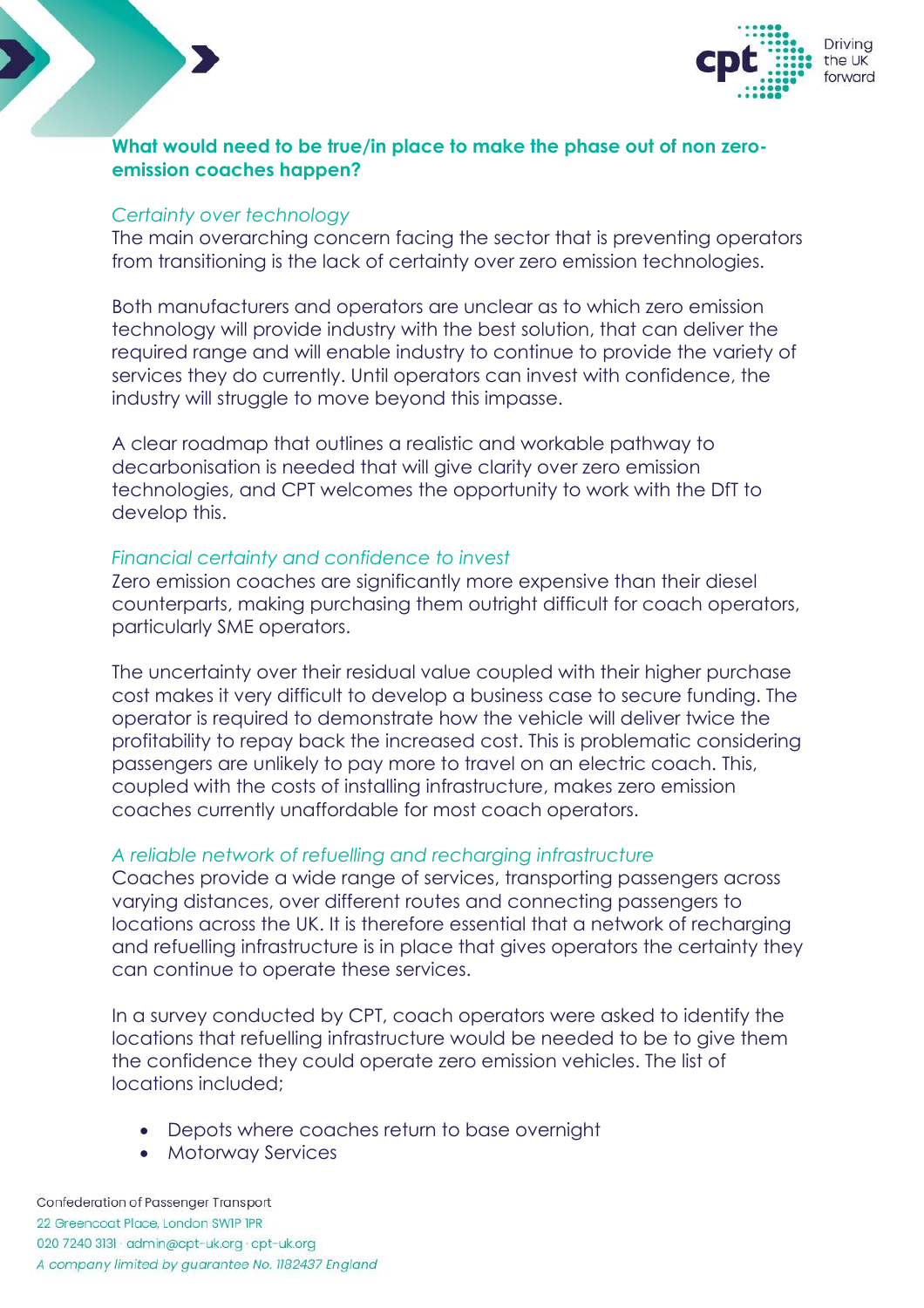



- End of route locations where passengers are dropped off and the driver is required to wait for them for the return journey such as:
	- o Tourist attractions
	- o Sports, leisure and arts events
	- o Central locations in towns and cities
	- o Coach parking areas

## **What might Government do to accelerate the transition?**

## *Provide certainty over zero emission technologies*

In June 2021 the government committed £20 million of funding to support zero emission vehicle trials for the freight sector and in May 2022 announced £200 million to support the roll out of zero emission HGVs. Funding like this would benefit the coach sector in helping determine which technology is best suited to operations.

There may also be opportunities for the coach sector to join some of the confirmed trials. Cambridge University are involved in a trial which looks to electrify the road using overhead catenaries. There is a potential for collaboration to test out the feasibility of this technology for the coach sector. This is a great example of how different sectors could join up to help each other decarbonise and share infrastructure. The government could explore other ways that the coach sector could collaborate with the freight sector trials.

## *Provide fiscal support*

Zero Emission Coaches are on average about 75% more expensive than their diesel counterparts, depending on their specification. In addition there is also a significant cost to installing the required recharging infrastructure. The costs vary greatly depending on the location of the depot, the number of vehicles and the specification of the technology however we know it is likely to cost millions of pounds and is likely to cost more for operators located in more remote areas.

Coach operators would therefore require a funding solution like that offered to the bus sector through ZEBRA, that would help cover the significant costs of installing infrastructure as well as the higher vehicle purchase costs.

One of the main reasons that electric coaches are currently significantly more expensive than diesel coaches is the uncertainty over their residual value. The government could offer a residual value guarantee to help overcome this.

## *Expand Project Rapid to also support future zero emission coaches*

The government launched Project Rapid in March 2020, providing £500 million to install electric vehicle charging infrastructure across motorways and major A roads to support cars and vans. The scope of this project could be